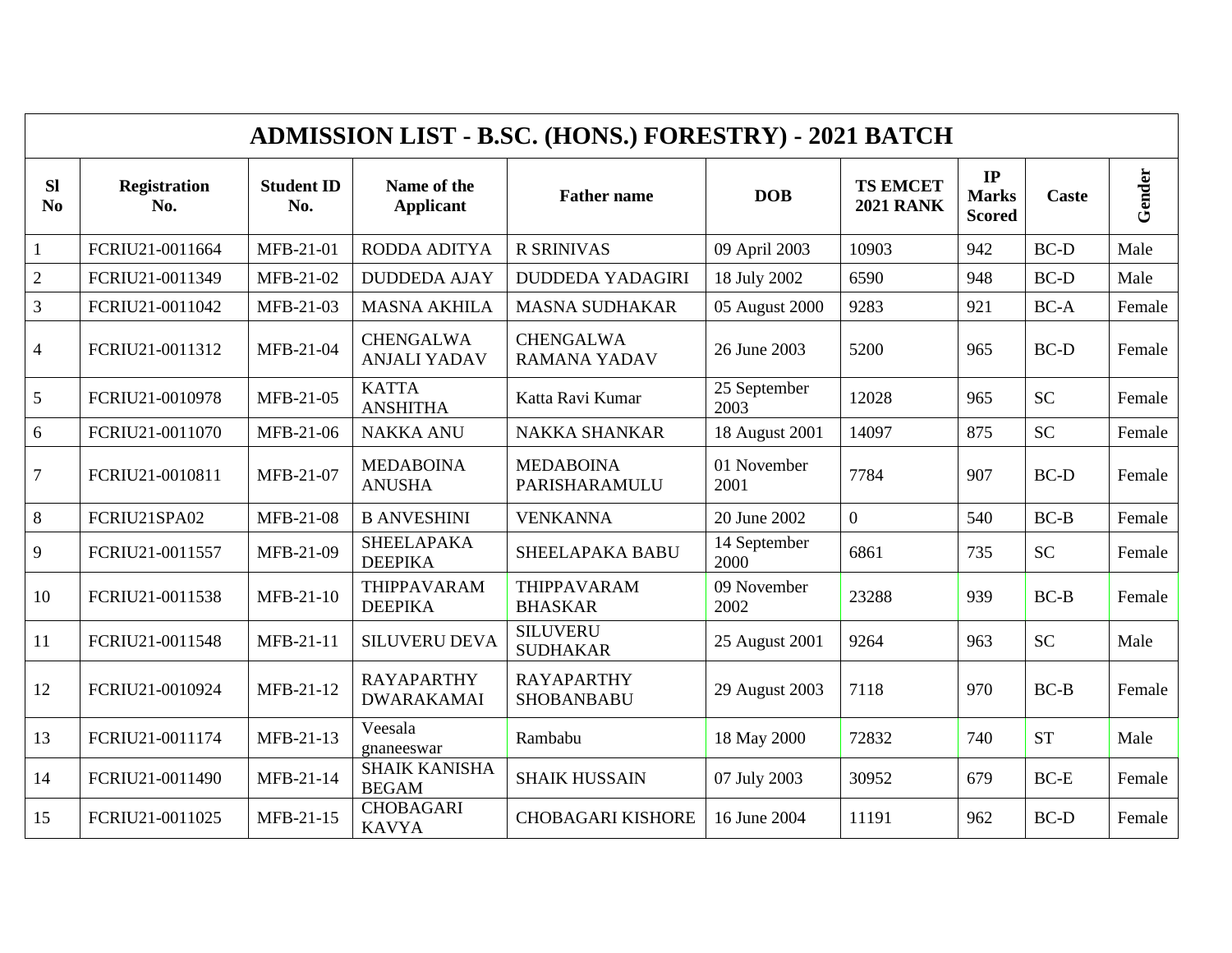| 16 | FCRIU21-0010904 | MFB-21-16 | <b>BANDI</b><br><b>KIRANMAI</b>                    | <b>BANDI VENKATA</b><br><b>NARAYANA</b>      | 27 April 2001       | 15652 | 927 | $BC-D$      | Female |
|----|-----------------|-----------|----------------------------------------------------|----------------------------------------------|---------------------|-------|-----|-------------|--------|
| 17 | FCRIU21-0011220 | MFB-21-17 | <b>VANGARI</b><br><b>LIPISHIKA</b>                 | <b>VANGARI SRINIVAS</b>                      | 18 August 2003      | 12735 | 966 | $BC-B$      | Female |
| 18 | FCRIU21-0010976 | MFB-21-18 | <b>KANUGULA</b><br><b>MAANASA</b>                  | <b>KANUGULA</b><br><b>NARSIMHA</b>           | 27 March 2002       | 8838  | 953 | $BC-B$      | Female |
| 19 | FCRIU21-0011502 | MFB-21-19 | <b>ORSU MAHIMA</b><br><b>KUMARI</b>                | <b>ORSU BALARAJ</b>                          | 10 February<br>2004 | 8853  | 950 | $BC-A$      | Female |
| 20 | FCRIU21-0010951 | MFB-21-20 | <b>VANTAL</b><br><b>MANEESHA</b>                   | <b>KAMALAKAR RAO</b>                         | 09 November<br>2001 | 11251 | 916 | <b>SC</b>   | Female |
| 21 | FCRIU21-0011292 | MFB-21-21 | <b>GUNDAM</b><br><b>MANIDEEPIKA</b>                | <b>GUNDAM CHANDRA</b><br><b>SEKHAR REDDY</b> | 19 July 2004        | 3532  | 990 | <b>OC</b>   | Female |
| 22 | FCRIU21-0010949 | MFB-21-22 | <b>NAVEENA GUDA</b>                                | <b>AMARENDHAR</b><br><b>REDDY</b>            | 22 July 2003        | 14934 | 530 | <b>EWS</b>  | Female |
| 23 | FCRIU21-0011539 | MFB-21-23 | <b>SULUGURI</b><br><b>NAVYA</b>                    | <b>SULUGURI SRINIVAS</b>                     | 15 July 2002        | 11769 | 959 | $BC-D$      | Female |
| 24 | FCRIU21-0011281 | MFB-21-24 | <b>NENAVATH</b><br>PAVAN KALYAN<br><b>NAIK</b>     | <b>NENAVATH</b><br><b>NARAYAN NAIK</b>       | 24 August 2004      | 29990 | 730 | <b>ST</b>   | Male   |
| 25 | FCRIU21-0011059 | MFB-21-25 | <b>ANKAM POOJA</b>                                 | <b>SRINIVAS</b>                              | 25 August 2002      | 4652  | 937 | $BC-B$      | Female |
| 26 | FCRIU21-0011214 | MFB-21-26 | <b>GAJULA</b><br><b>POORNIMA</b><br><b>MAHATHI</b> | <b>GAJULA</b><br>VENKATESWARLU               | 02 February<br>2002 | 9980  | 828 | <b>SC</b>   | Female |
| 27 | FCRIU21-0011492 | MFB-21-27 | <b>PUTTA</b><br><b>PRAMODH</b>                     | <b>THIRUPATHI</b>                            | 25 March 2003       | 8119  | 847 | $BC-D$      | Male   |
| 28 | FCRIU21-0011319 | MFB-21-28 | <b>SONNARI</b><br><b>RAGHUVARAN</b>                | SONNARI SAMMAIAH                             | 18 August 2000      | 54251 | 930 | <b>SC</b>   | Male   |
| 29 | FCRIU21-0010784 | MFB-21-29 | <b>G RAHUL</b>                                     | <b>G PADMA RAJU</b>                          | 23 April 2003       | 8212  | 913 | $BC-C$      | Male   |
| 30 | FCRIU21-0011143 | MFB-21-30 | <b>K RAJIV SAI</b>                                 | <b>K SRINIWAS</b>                            | 02 May 2003         | 52726 | 836 | $BC-B$      | Male   |
| 31 | FCRIU21-0010971 | MFB-21-31 | <b>PADIGALA</b><br><b>RAKESH</b>                   | <b>PADIGALA</b><br><b>BALAKRISHNA</b>        | 16 December<br>2003 | 38115 | 790 | <b>BC-A</b> | Male   |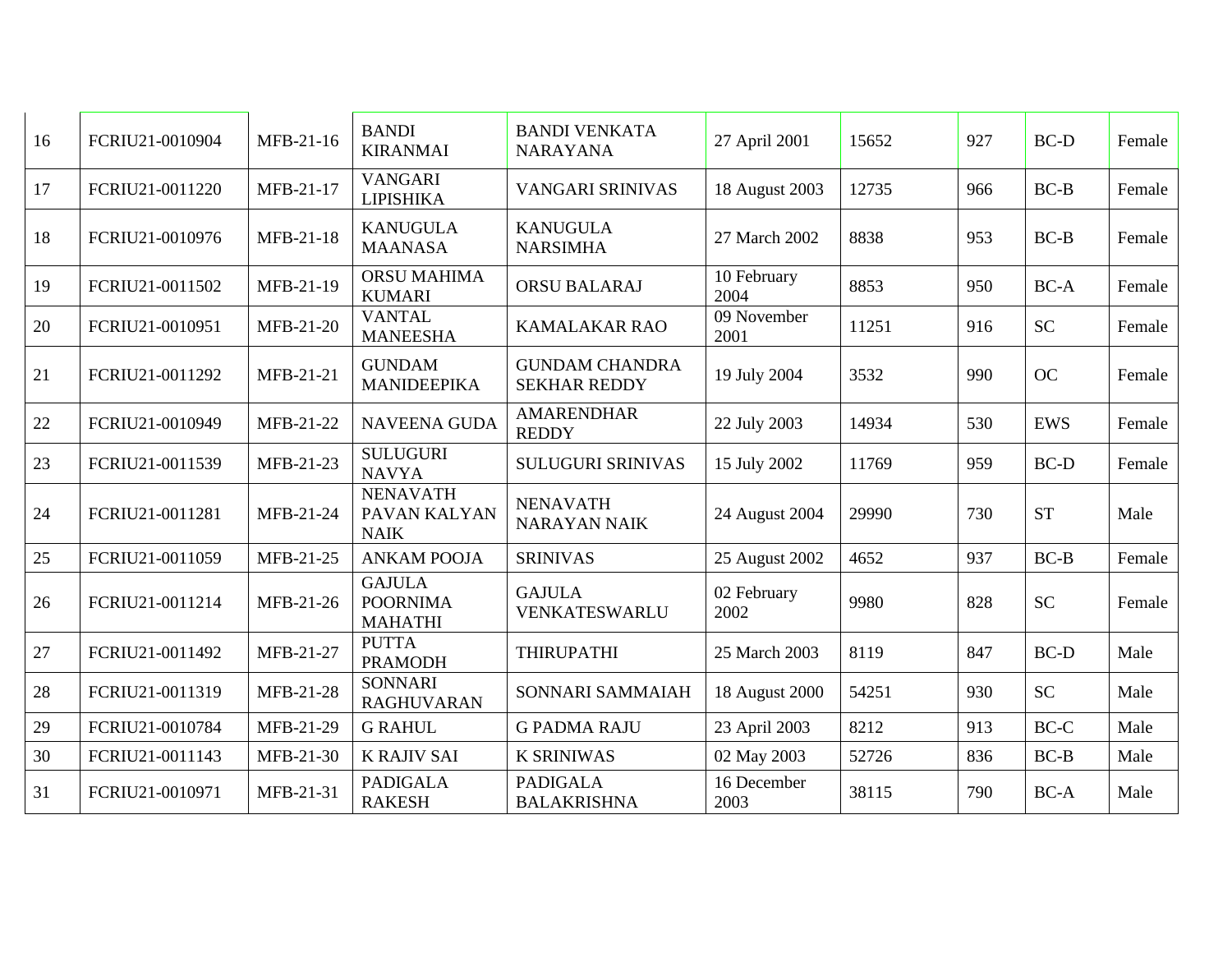| 32 | FCRIU21-0011397 | MFB-21-32 | <b>MARABOINA</b><br><b>RIKISH</b>       | <b>MARABOINA</b><br><b>CHANDRA SHEKAR</b> | 28 April 2004        | 6856  | 562 | <b>BC-D</b> | Male   |
|----|-----------------|-----------|-----------------------------------------|-------------------------------------------|----------------------|-------|-----|-------------|--------|
| 33 | FCRIU21-0010801 | MFB-21-33 | <b>CHINNAKKA</b><br><b>SAGARIKA</b>     | <b>CHINNAKKA</b><br><b>VASUDEVA REDDY</b> | 04 February<br>2004  | 18736 | 788 | <b>EWS</b>  | Female |
| 34 | FCRIU21-0011234 | MFB-21-34 | <b>SULTHAN SAI</b><br><b>ARUN GIRI</b>  | <b>SULTHAN YADAGIRI</b>                   | 18 March 2003        | 51630 | 568 | <b>ST</b>   | Male   |
| 35 | FCRIU21-0011095 | MFB-21-35 | <b>BHAVANI SAI</b><br><b>DEEKSHITHA</b> | <b>BHAVANI TAPAN</b><br><b>KUMAR</b>      | 05 November<br>2004  | 7950  | 966 | <b>SC</b>   | Female |
| 36 | FCRIU21-0011521 | MFB-21-36 | <b>NARRENGULA</b><br><b>SANDYA</b>      | <b>NARRENGULA</b><br><b>POSHANNA</b>      | 19 June 2002         | 8551  | 979 | $BC-D$      | Female |
| 37 | FCRIU21-0010891 | MFB-21-37 | <b>KEETHA SARAN</b><br><b>JE BALAN</b>  | <b>KEETHA</b><br><b>CHANDRAMOULI</b>      | 19 August 2004       | 8994  | 962 | $BC-B$      | Male   |
| 38 | FCRIU21-0010983 | MFB-21-38 | <b>LAVUDI</b><br>SARASWATHI             | <b>LAVUDI RAVI</b>                        | 29 September<br>2001 | 6450  | 939 | <b>ST</b>   | Female |
| 39 | FCRIU21-0010836 | MFB-21-39 | <b>KOMMU</b><br><b>SARAYU</b>           | <b>KOMMU RAJU</b>                         | 04 June 2002         | 7809  | 914 | <b>SC</b>   | Female |
| 40 | FCRIU21-0011012 | MFB-21-40 | <b>KETHAVATH</b><br><b>SARITHA</b>      | <b>KETHAVATH</b><br><b>VENGALRAO</b>      | 01 December<br>2002  | 8736  | 948 | <b>ST</b>   | Female |
| 41 | FCRIU21-0011128 | MFB-21-41 | <b>MAILARAM</b><br><b>SATHVIKA</b>      | <b>MAILARAM VENKAT</b><br><b>REDDY</b>    | 01 May 2004          | 7734  | 978 | <b>EWS</b>  | Female |
| 42 | FCRIU21-0011388 | MFB-21-42 | SIRIMANGARI<br><b>SHIVAKALA</b>         | <b>SIRMANGARI</b><br><b>ANANTHAIAH</b>    | 26 November<br>2001  | 8845  | 972 | <b>SC</b>   | Female |
| 43 | FCRIU21-0010932 | MFB-21-43 | <b>DONTHI</b><br><b>SHIVANI</b>         | DONTHI SAMBAIAH                           | 05 August 2003       | 7764  | 868 | $BC-B$      | Female |
| 44 | FCRIU21-0010943 | MFB-21-44 | <b>MEKALA</b><br><b>SHREYA</b>          | <b>MEKALA SRINIVAS</b>                    | 20 June 2002         | 14006 | 923 | <b>SC</b>   | Female |
| 45 | FCRIU21-0010919 | MFB-21-45 | <b>BOLLIKONDA</b><br><b>SHRUTHI</b>     | <b>BOLLIKONDA</b><br><b>SRINIVAS</b>      | 01 April 2002        | 7774  | 950 | $BC-B$      | Female |
| 46 | FCRIU21-0010930 | MFB-21-46 | <b>LAVUDYA</b><br><b>SIDDHARTHA</b>     | <b>LAVUDYA VASU</b>                       | 16 May 2003          | 8361  | 945 | <b>ST</b>   | Male   |
| 47 | FCRIU21-0011142 | MFB-21-47 | <b>SIRI BHAVANI</b><br><b>BACHEWAL</b>  | <b>TARRUN BACHEWAL</b>                    | 12 December<br>2002  | 12348 | 903 | $BC-B$      | Female |
| 48 | FCRIU21-0011445 | MFB-21-48 | <b>BOMMA</b><br><b>SOWMYA</b>           | <b>BOMMA SRIHARI</b>                      | 30 April 2001        | 3530  | 957 | $BC-B$      | Female |